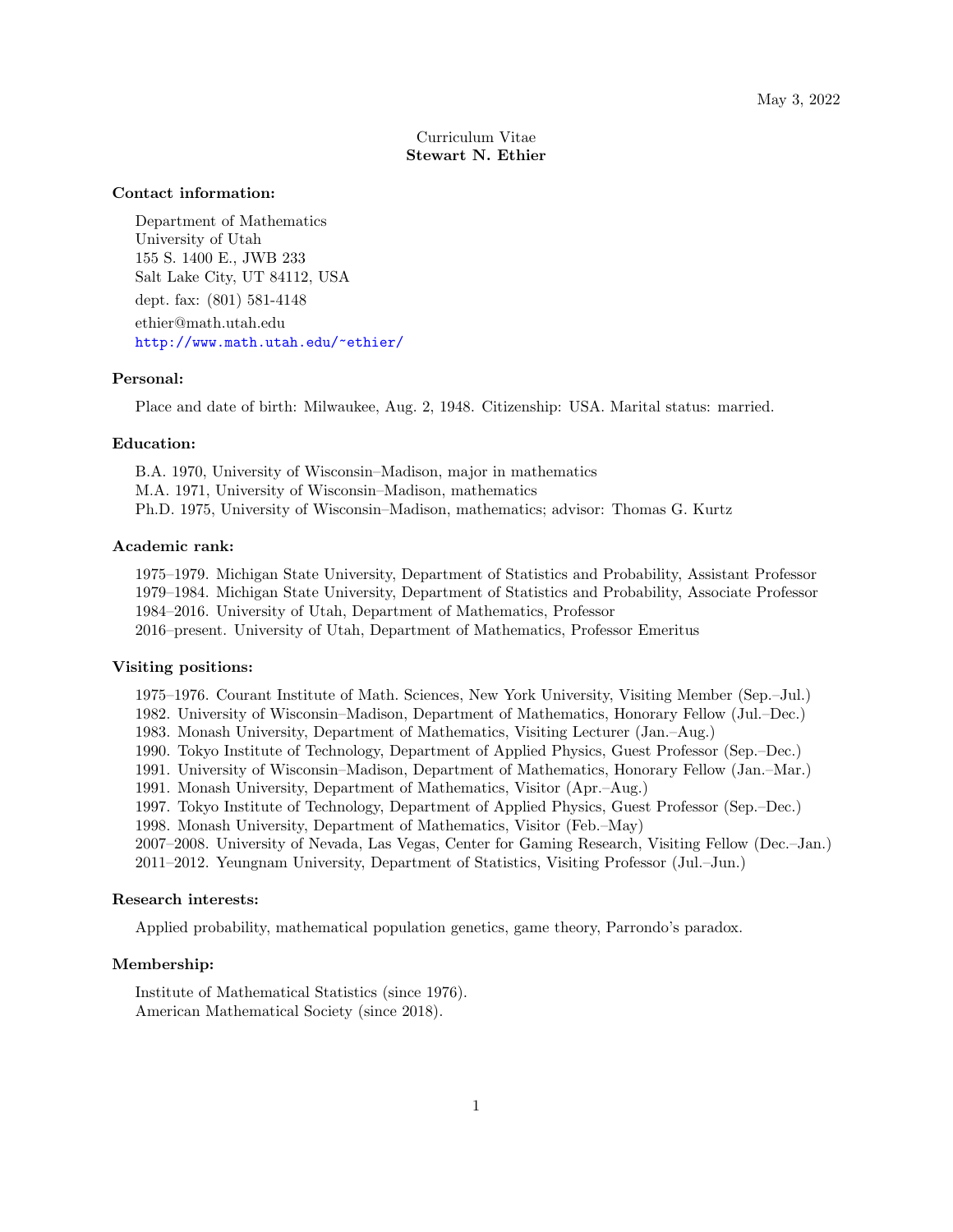### Honors:

Fellow of Institute of Mathematical Statistics. Elected in 1993 "For fundamental contributions to the theory of weak convergence and diffusions, and the development of measure-valued diffusions in population genetics."

Fellow of the Center for Gaming Research, University of Nevada Las Vegas, 2007.

Fellow of Korean Brainpool Program, sponsored by the Korean Federation of Science and Technology Societies, 2011–2012.

#### Books:

1. (with T. G. Kurtz) Markov Processes: Characterization and Convergence. Wiley Series in Probability and Mathematical Statistics. Wiley, New York, 1986. Paperback reprint, 2005. 534 pp.

2. The Doctrine of Chances: Probabilistic Aspects of Gambling. Probability and Its Applications Series. Springer, Berlin, 2010. 816 pp. <http://www.math.utah.edu/~ethier/DoC.html>

#### Books edited:

1. (with W. R. Eadington) Optimal Play: Mathematical Studies of Games and Gambling. Institute for the Study of Gambling and Commercial Gaming, University of Nevada, Reno, 2007. 550 pp. [http:](http://www.math.utah.edu/~ethier/OP.html) [//www.math.utah.edu/~ethier/OP.html](http://www.math.utah.edu/~ethier/OP.html).

2. (with J. Feng and R. H. Stockbridge) Markov Processes and Related Topics: A Festschrift for Thomas G. Kurtz. IMS Collections 4, Institute of Mathematical Statistics, Beachwood, OH, 2008. 324 pp.

#### Research papers:

1. A class of degenerate diffusion processes occurring in population genetics. Comm. Pure Appl. Math. 29 (1976), 483–493.

2. (with M. F. Norman) Error estimate for the diffusion approximation of the Wright–Fisher model. Proc. Natl. Acad. Sci. USA 74 (1977), 5096–5098.

3. Differentiability preserving properties of Markov semigroups associated with one-dimensional diffusions. Z. Wahr. verw. Gebiete 45 (1978), 225–238.

4. A limit theorem for two-locus diffusion models in population genetics. J. Appl. Probab. 16 (1979), 402–408.

5. Limit theorems for absorption times of genetic models. Ann. Probab. 7 (1979), 622–638.

6. (with T. Nagylaki) Diffusion approximations of Markov chains with two time scales and applications to population genetics. Adv. Appl. Probab.  $12$  (1980), 14–49.

7. A class of infinite-dimensional diffusions occurring in population genetics. Indiana Univ. Math. J. 30 (1981), 925–935.

8. (with T. G. Kurtz) The infinitely-many-neutral-alleles diffusion model. Adv. Appl. Probab. 13 (1981), 429–452.

9. On the definition of the house advantage. In The Gambling Papers: Proceedings of the Fifth National Conference on Gambling and Risk Taking, Vol. XIII. Quantitative Analysis of Gambling: Stock Markets and Other Games. W. R. Eadington, ed. Univ. of Nevada, Reno, 1982, pp. 46–67.

10. Testing for favorable numbers on a roulette wheel. J. Amer. Statist. Assoc. 77 (1982), 660–665.

11. (with S. Tavar´e) The proportional bettor's return on investment. J. Appl. Probab. 20 (1983), 563–573.

12. (with S. E. Hodge) Identity-by-descent analysis of sibship configurations. Amer. J. Med. Genet. 22 (1985), 263–272.

13. (with R. C. Griffiths) The infinitely-many-sites model as a measure-valued diffusion. Ann. Probab. 15 (1987), 515–545.

14. (with T. G. Kurtz) The infinitely-many-alleles model with selection as a measure-valued diffusion. Springer–Verlag Lecture Notes in Biomathematics 70 (1987), 72–86.

15. The probability of winning the VFL Grand Final. Function 11 (1987), 73–79.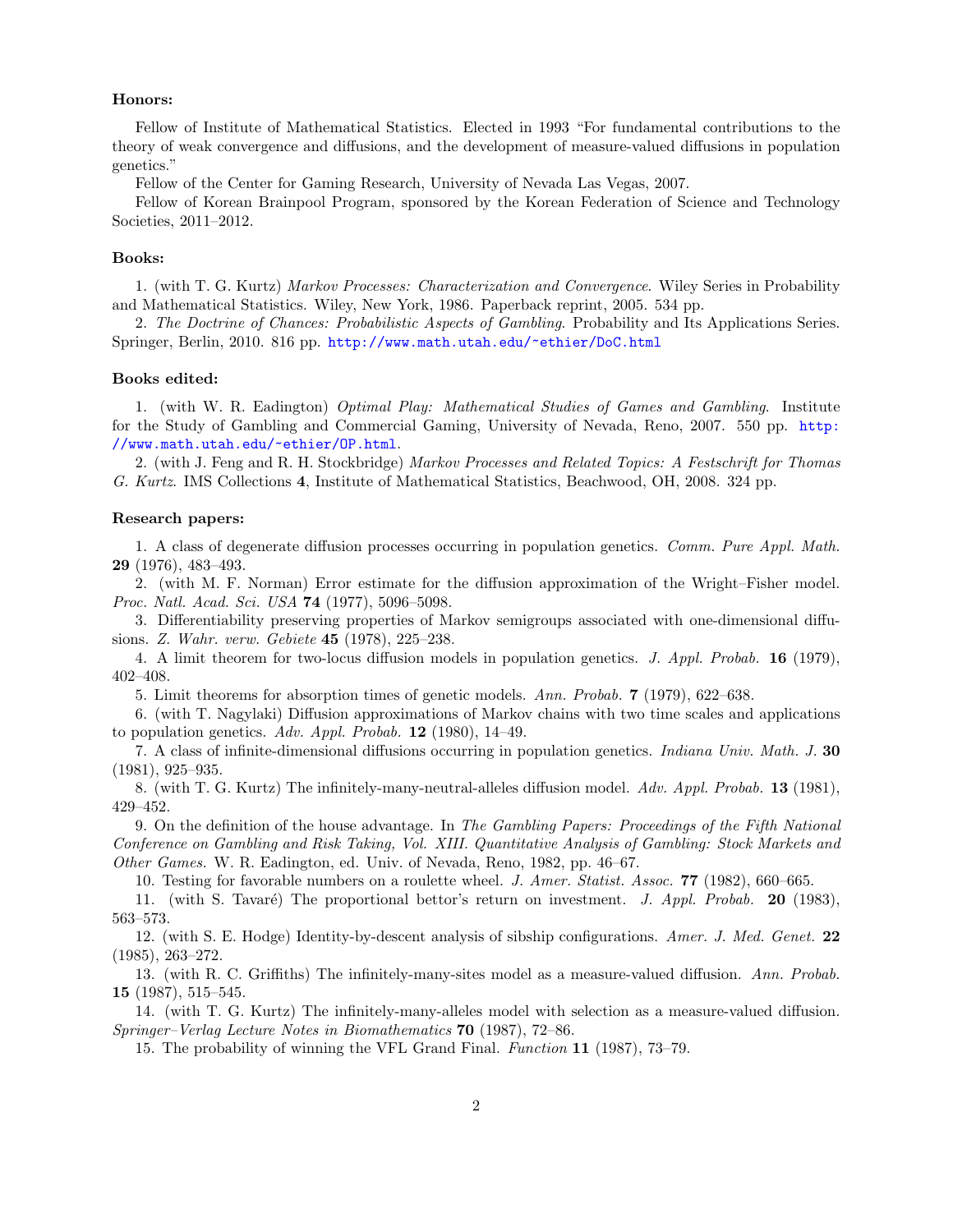16. Improving on bold play at craps. Operations Research 35 (1987), 814–819.

17. (with T. Nagylaki) Diffusion approximations of Markov chains with two time scales and applications to population genetics, II. Adv. Appl. Probab. 20 (1988), 525–545.

18. The proportional bettor's fortune. In Gambling Research: Proceedings of the Seventh International Conference on Gambling and Risk Taking 4. W. R. Eadington, ed. Univ. of Nevada, Reno, 1988, pp. 375–383.

19. (with T. Nagylaki) Diffusion approximations of the two-locus Wright–Fisher model. J. Math. Biol. 27 (1989), 17–28.

20. The infinitely-many-neutral-alleles diffusion model with ages. Adv. Appl. Probab. 22 (1990), 1–24.

21. The distribution of the frequencies of age-ordered alleles in a diffusion model. Adv. Appl. Prob. 22 (1990), 519–532.

22. (with R. C. Griffiths) The neutral two-locus model as a measure-valued diffusion. Adv. Appl. Probab. 22 (1990), 773–786.

23. (with R. C. Griffiths) On the two-locus sampling distribution. J. Math. Biol. 29 (1990), 131–159.

24. (with R. C. Griffiths) Harmonic measure for random genetic drift. In Diffusion Processes and Related Problems in Analysis 1. M. A. Pinsky, ed. Birkhäuser, Boston, 1990, pp. 73–81.

25. (with T. G. Kurtz) On the stationary distribution of the neutral diffusion model in population genetics. Ann. Appl. Probab. 2 (1992), 24–35.

26. Equivalence of two descriptions of the ages of alleles. J. Appl. Probab. 29 (1992), 185–189.

27. (with W. J. Ewens, R. C. Griffiths, S. A. Wilcox, and J. A. M. Graves) Statistical analysis of in situ hybridization data: derivation and use of the zmax test. *Genomics* 12 (1992), 675–682.

28. Eigenstructure of the infinitely-many-neutral-alleles diffusion model. J. Appl. Probab. 29 (1992), 487–498.

29. (with R. C. Griffiths) The transition function of a measure-valued branching diffusion with immigration. In Stochastic Processes: A Festschrift in Honour of Gopinath Kallianpur. S. Cambanis, J. K. Ghosh, R. L. Karandikar, and P. K. Sen, eds. Springer–Verlag, New York, 1993, pp. 71–79.

30. (with T. G. Kurtz) Fleming–Viot processes in population genetics. SIAM J. Control Optim. 31 (1993), 345–386.

31. (with R. C. Griffiths) The transition function of a Fleming–Viot process. Ann. Probab. 21 (1993), 1571–1590.

32. (with T. Shiga) Neutral allelic genealogy. In Measure-Valued Processes, Stochastic Partial Differential Equations, and Interacting Systems. D. A. Dawson, ed. CRM Proceedings and Lecture Notes, American Mathematical Society, Providence, 1994, pp. 89–97.

33. (with T. G. Kurtz) Convergence to Fleming–Viot processes in the weak atomic topology. Stochastic Processes Appl. 54 (1994), 1–27.

34. (with S. M. Krone) Comparing Fleming–Viot and Dawson–Watanabe processes. Stochastic Processes *Appl.* **60** (1995), 171–190.

35. A gambling system and a Markov chain. Ann. Appl. Probab. 6 (1996), 1248–1259.

36. On the normal-selection model. In Progress in Population Genetics and Human Evolution. P. Donnelly and S. Tavaré, eds. IMA Volumes in Math. and its Appl. 87. Springer, New York, 1997, pp. 309–320.

37. (with T. G. Kurtz) Coupling and ergodic theorems for Fleming–Viot processes. Ann. Probab. 26 (1998), 533–561.

38. An optional stopping theorem for nonadapted martingales. Statistics  $\mathcal{B}$  Probab. Letters 39 (1998), 283–288.

39. Thackeray and the Belgian progression. *Math. Scientist*  $24$  (1999), 1–23.

40. Analysis of a gambling system. In Finding the Edge: Mathematical Analysis of Casino Games. O. Vancura, W. R. Eadington, and J. A. Cornelius, eds. Univ. of Nevada, Reno, 2000, pp. 3–18.

41. (with A. D. Barbour and R. C. Griffiths) A transition function expansion for a diffusion model with selection. Ann. Appl. Probab. 10 (2000), 123–162.

42. (with T. Shiga) A Fleming–Viot process with unbounded selection. J. Math. Kyoto Univ. 40 (2000), 337–361.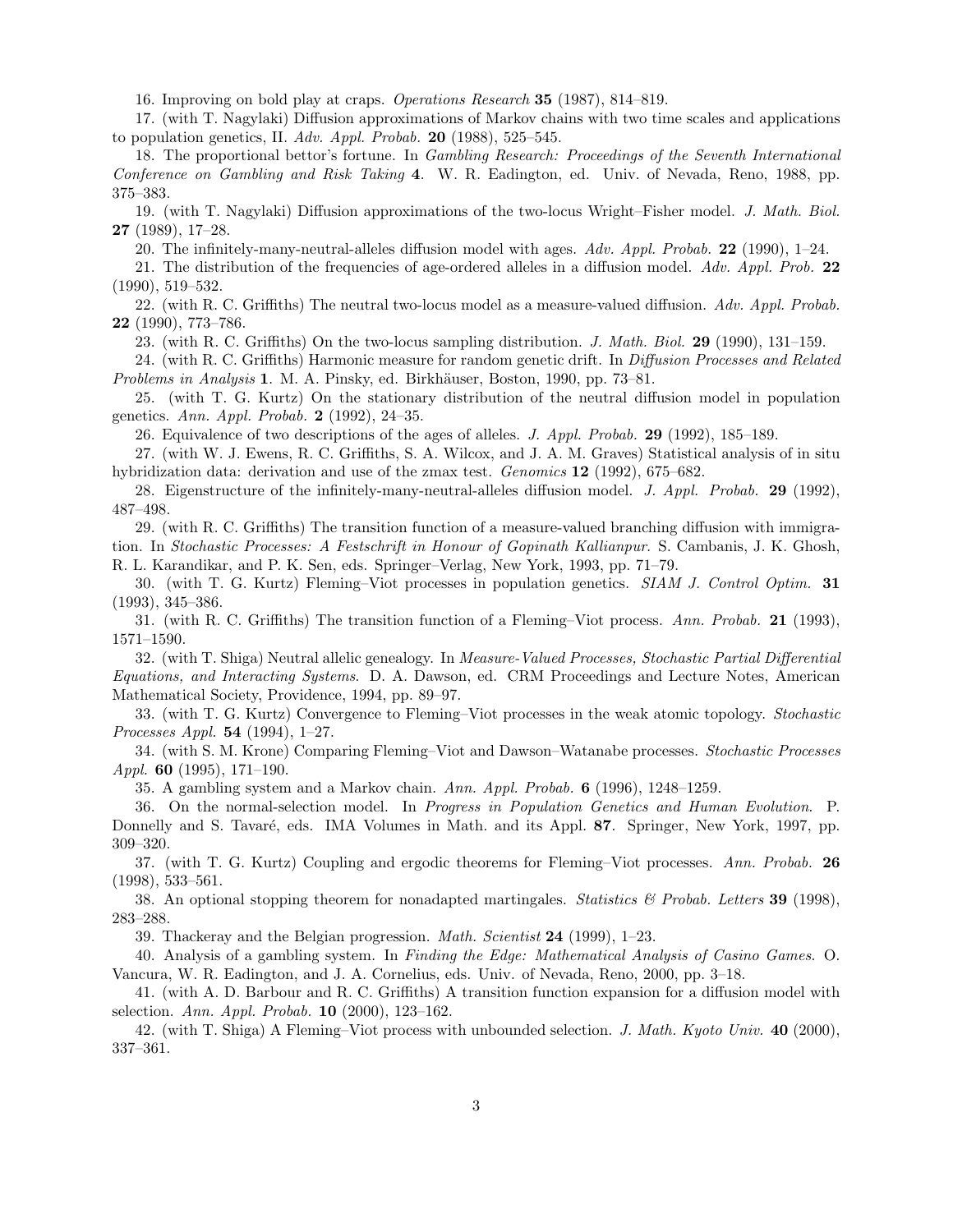43. (with T. Shiga) A Fleming–Viot process with unbounded selection, II. In Markov Processes and Controlled Markov Chains. Z. Hou, J. A. Filar, A. Chen, eds. Kluwer, 2001, pp. 303–320.

44. (with D. Khoshnevisan) Bounds on gambler's ruin probabilities in terms of moments. Methodology Comput. Appl. Probab. 4 (2002), 55–68.

45. (with S. Wang) A generalized likelihood ratio test to identify differentially expressed genes from microarray data. Bioinformatics 20 (2004), 100–104.

46. The Kelly system maximizes median fortune. J. Appl. Probab. 41 (2004), 1230–1236.

47. (with D. A. Levin) On the fundamental theorem of card counting with application to the game of trente et quarante. Adv. in Appl. Probab.  $37$  (2005), 90-107.

48. Comment: "Basic strategy for card counters." In Optimal Play: Mathematical Studies of Games and Gambling. S. N. Ethier and W. R. Eadington, eds. Institute for the Study of Gambling and Commercial Gaming, Univ. of Nevada, Reno, 2007, pp. 67–71.

49. Faro: From soda to hock. In *Optimal Play: Mathematical Studies of Games and Gambling.* S. N. Ethier and W. R. Eadington, eds. Institute for the Study of Gambling and Commercial Gaming, Univ. of Nevada, Reno, 2007, pp. 225–235.

50. A Bayesian analysis of the shooter's hand at craps. In Optimal Play: Mathematical Studies of Games and Gambling. S. N. Ethier and W. R. Eadington, eds. Institute for the Study of Gambling and Commercial Gaming, Univ. of Nevada, Reno, 2007, pp. 311–322.

51. Markov chains and Parrondo's paradox. In Optimal Play: Mathematical Studies of Games and Gambling. S. N. Ethier and W. R. Eadington, eds. Institute for the Study of Gambling and Commercial Gaming, Univ. of Nevada, Reno, 2007, pp. 493–506.

52. Optimal play at subfair compound games. In Optimal Play: Mathematical Studies of Games and Gambling. S. N. Ethier and W. R. Eadington, eds. Institute for the Study of Gambling and Commercial Gaming, Univ. of Nevada, Reno, 2007, pp. 525–540.

53. Absorption time distribution for an asymmetric random walk. In Markov Processes and Related Topics: A Festschrift for Thomas G. Kurtz. S. N. Ethier, J. Feng, and R. H. Stockbridge, eds. IMS Collections 4, Institute of Mathematical Statistics, Beachwood, OH, 2008, pp. 31–40.

54. (with M. Estafanous) The duration of play in games of chance with win-or-lose outcomes and general payoffs. Math. Scientist 34 (2009), 99–106.

55. (with J. Lee) Limit theorems for Parrondo's paradox. Electron. J. Probab. 14 (2009), 1827–1862. <http://arxiv.org/abs/0902.2368>.

56. (with J. Lee) A Markovian slot machine and Parrondo's paradox. Ann. Appl. Probab. 20 (2010), 1098–1125. <http://arxiv.org/abs/0906.0792>.

57. (with F. M. Hoppe) A world record in Atlantic City and the length of the shooter's hand at craps. Math. Intelligencer 32-4 (2010), 44–48. <http://arxiv.org/abs/0906.1545>.

58. (with J. Lee) A discrete dynamical system for the greedy strategy at collective Parrondo games. Dynamical Systems 26 (2011) 410–424. <http://arxiv.org/abs/1011.1773>.

59. (with J. Lee) Parrondo's paradox via redistribution of wealth. Electron. J. Probab. 17-20 (2012) 1–21. <http://arxiv.org/abs/1109.4454>.

60. (with J. Lee) Parrondo games with spatial dependence. Fluct. Noise Lett. 11-1250004 (2012) 1–22. <http://arxiv.org/abs/1202.2609>.

61. (with J. Lee) Parrondo games with spatial dependence, II. Fluct. Noise Lett. 11-1250030 (2012) 1–18. <http://arxiv.org/abs/1206.6195>.

62. Counting toroidal binary arrays. J. Integer Seq. 16-13.4.7 (2013) 1–8. [http://arxiv.org/abs/](http://arxiv.org/abs/1301.2352) [1301.2352](http://arxiv.org/abs/1301.2352).

63. (with J. Lee) Parrondo games with spatial dependence and a related spin system. Markov Process. Related Fields 19 (2013) 163–194. <http://arxiv.org/abs/1203.0818>.

64. (with J. Lee) Parrondo games with spatial dependence and a related spin system, II. Markov Process. Related Fields 19 (2013) 667–692. <http://arxiv.org/abs/1206.6567>.

65. (with C. Gámez) A game-theoretic analysis of baccara chemin de fer. Games 4 (2013) 711-737. <http://arxiv.org/abs/1305.5468>.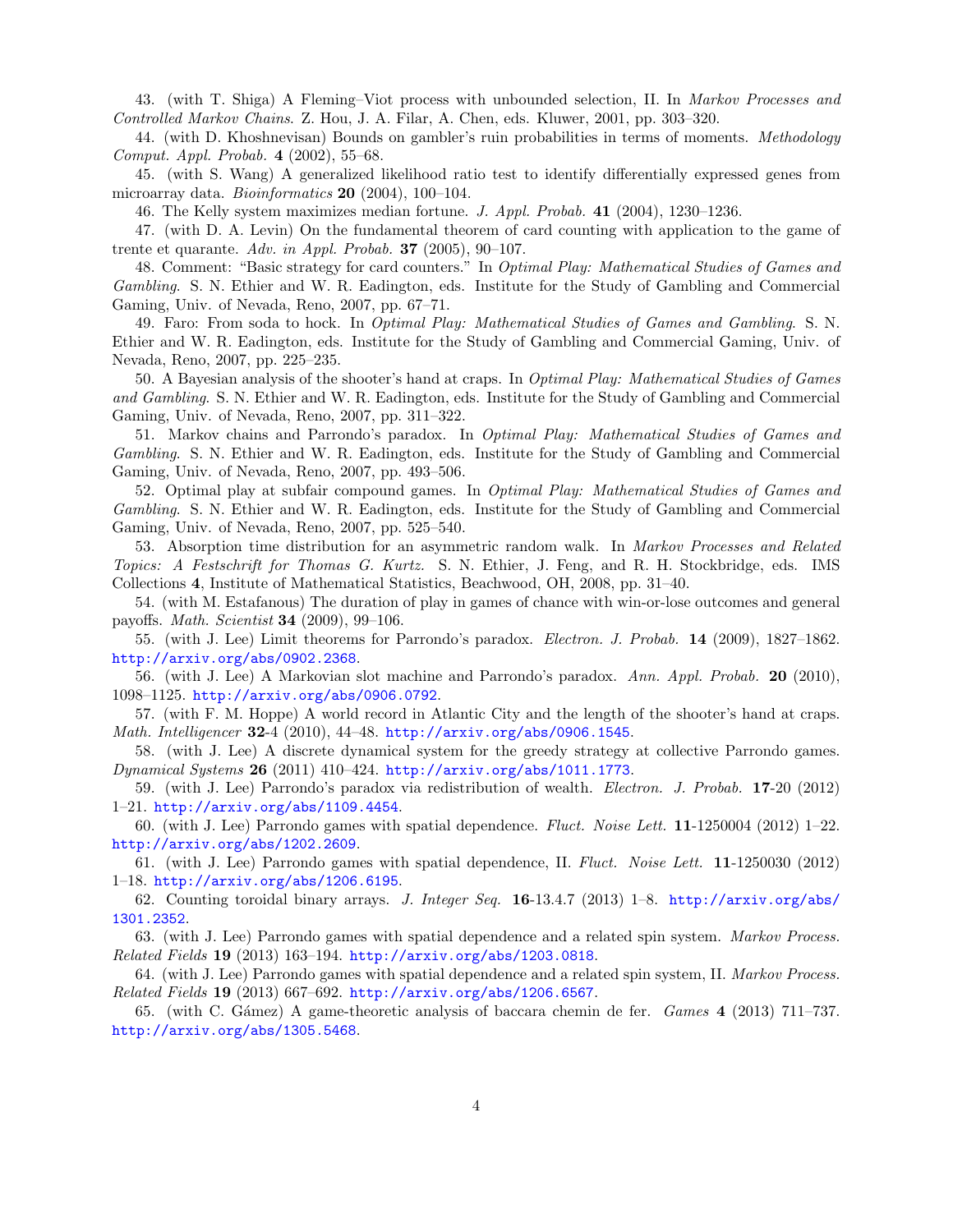66. A property of Petrov's diffusion. Electron. Commun. Probab. 19 (2014) 1–4. [http://arxiv.org/](http://arxiv.org/abs/1406.5198) [abs/1406.5198](http://arxiv.org/abs/1406.5198).

67. (with J. Lee) On the three-person game baccara banque. Games 6 (2015) 57–78. [http://arxiv.](http://arxiv.org/abs/1410.7052) [org/abs/1410.7052](http://arxiv.org/abs/1410.7052).

68. (with J. Lee) Counting toroidal binary arrays, II. J. Integer Seq. 18 (2015) (15.8.3) 1–12. [http:](http://arxiv.org/abs/1502.03792) [//arxiv.org/abs/1502.03792](http://arxiv.org/abs/1502.03792).

69. (with J. Lee) The evolution of the game of baccarat. J. Gambling Business Econ.  $9$  (2015) (2) 1–13. <http://arxiv.org/abs/1308.1481>.

70. (with J. Lee) Parrondo games with spatial dependence, III. Fluct. and Noise Lett. 14 (2015) (1550039) 1–20. <http://arxiv.org/abs/1412.7699>.

71. (with J. Lee) Parrondo games with two-dimensional spatial dependence. Fluct. and Noise Lett. 16 (2017) (1750005) 1–23. <http://arxiv.org/abs/1510.06947>.

72. (with C. Costantini, P. De Blasi, M. Ruggiero, and D. Span`o) Wright–Fisher construction of the two-parameter Poisson–Dirichlet diffusion. Ann. Appl. Probab. 27 (2017) 1923–1950. [http://arxiv.org/](http://arxiv.org/abs/1601.06064) [abs/1601.06064](http://arxiv.org/abs/1601.06064).

73. (with J. Lee) The flashing Brownian ratchet and Parrondo's paradox. Royal Society Open Science 5 (2018) (171685) 1–13. <https://arxiv.org/abs/1710.05295>.

74. (with J. Lee) The tilted flashing Brownian ratchet. Fluct. and Noise Lett. 18 (2019) (1950005) 1–19. <http://arxiv.org/abs/1807.06226>.

75. (with J. J. Kim and J. Lee) Optimal conditional expectation at the video poker game Jacks or Better. UNLV Gaming Research & Review J. 23 (2019) (1) 1–18. <http://arxiv.org/abs/1602.04171>.

76. (with J. Lee) How strong can the Parrondo effect be? J. Appl. Probab. 56 (2019), 1198–1216. <https://arxiv.org/abs/1901.08257>.

77. (with J. Lee) Snackjack: A toy model of blackjack. UNLV Gaming Research & Review J. 24 (2020), 49–82. <https://arxiv.org/abs/1906.01220>.

78. (with J. Lee) How strong can the Parrondo effect be? II. In Stochastic Processes and Functional Analysis: New Perspectives. R.J. Swift, A. Krinik, J.M. Switkes, and J.H. Park, eds. Contemporary Mathematics 774. American Mathematical Society, 2021, 25–35. <https://arxiv.org/abs/2001.00291>.

79. (with P. Diaconis) Gambler's ruin and the ICM. Statistical Science, to appear. [https://arxiv.org/](https://arxiv.org/abs/2011.07610) [abs/2011.07610](https://arxiv.org/abs/2011.07610).

80. Bertrand's analysis of baccarat. <https://arxiv.org/abs/2107.00198>

All papers were refereed except 9, 14, 18, and 48.

All joint works used alphabetical ordering of authors except papers 27 and 45 and edited book 1.

### Non-research papers:

1. Contributor to "Tributes to the International Conference on Gambling and Risk-Taking." UNLV Gaming Research & Review J. 16 (2012), 43-44.

2. (with F. M. Hoppe) Teaching a university course on the mathematics of gambling. UNLV Gaming Research & Review J. 24 (2020), 1–35. <https://arxiv.org/abs/1911.03008>.

#### Grants:

National Science Foundation: 15 years during 1978–95. Simons Foundation: 2011–21.

### Invited lecture series:

"Stochastic models in population genetics," Tokyo Institute of Technology, December 1997

#### Invited conference talks:

AMS Special Session on Probability Theory Inspired by Applications (New York) April 1979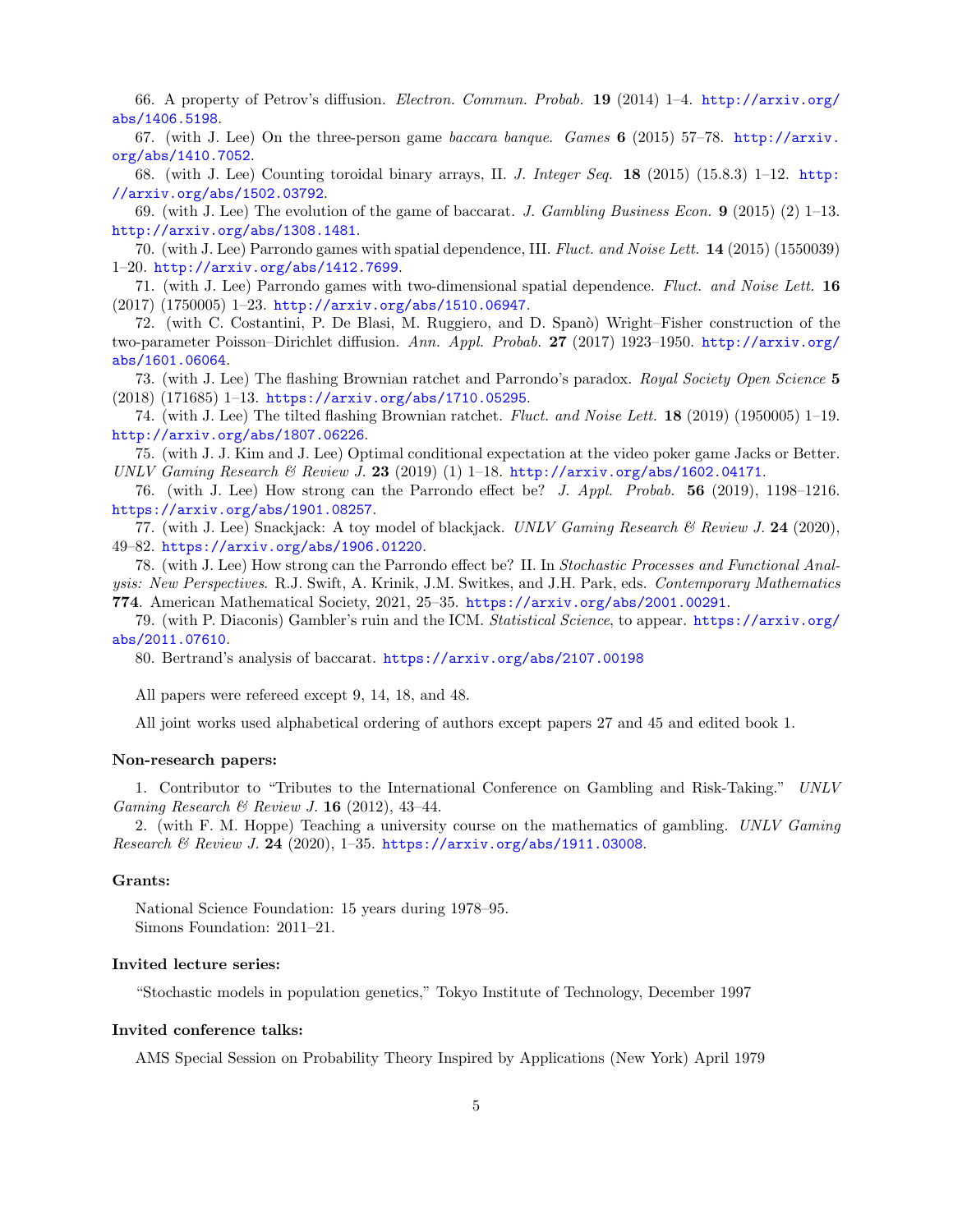IMS session on Markov Processes and Population Genetics (East Lansing) June 1979 Second Midwest Probability Colloquium (Evanston) October 1980 U.S.–Japan Seminar on Stochastic Methods in Biology (Nagoya, Japan) July 1985 AMS Special Session on Random Fields, Random Measures and Applications (Logan) October 1986 Internat. Workshop on Diffusion Approximations and Related Topics (Laxenburg, Austria) June 1987 IMS session on Probability Applicable to Biology (Madison) May 1988 AMS Special Session on Markov Processes and Stochastic Analysis (Louisville) January 1990 Symp. on Stochastic Models in the Physical and Biological Sciences (Lake Yamanaka, Japan) Nov. 1990 Workshop on Superprocesses and Interacting Systems (Montréal, Canada) October 1992 AMS Special Session on Stochastic Processes in Population Genetics (Salt Lake City) April 1993 Workshop on Approx. and Numerical Methods Related to Diffusion Processes (Pittsburgh) Oct. 1993 IMA Workshop on Mathematical Population Genetics (Minneapolis) January 1994 Conference on Measure-Valued Branching and Superprocesses (Ramat Gan, Israel) May 1995 AMS–IMU Special Session on Probability (Jerusalem, Israel) May 1995 ORSA/TIMS Applied Probability Conference; session on gambling and finance (Atlanta) June 1995 Conference on Branching Processes (Oberwolfach, Germany) December 1995 Symposium on Stochastic Processes in Biology (Yokohama, Japan) January 1997 Workshop on Stochastics in Population Genetics and Tree Reconst. (Frankfurt, Germany) Nov. 1997 Workshop on Interactive Measure-Valued Processes (Toronto, Canada) March 1999 Internat. Workshop on Markov Processes and Controlled Markov Chains (Changsha, China) Aug. 1999 Spring Probability Meeting (Tokyo, Japan) March 2005 Cincinnati Symposium on Probability Theory and Applications (Cincinnati) March 2009 Sixth Korean Mathematical Society Probability Workshop (Seoul, South Korea) June 2012 AMS Special Session on Markov Chains, Markov Processes and Applications (San Diego) January 2018 AMS Special Session on Celebrating M. M. Rao's 90th Birthday (Riverside) Nov. 2019 AMS Special Session on Transient Probabilities of Random Processes, etc. (Virtual) Apr. 2022

#### Contributed conference talks:

AMS Annual Meeting (Washington, D.C.) January 1975 CBMS–NSF Conference (Athens, GA) December 1977 CBMS–NSF Conference (Missoula) June 1979 AMS Annual Meeting (San Antonio) January 1980 AMS Meeting (Reno) April 1981 Fifth National Conference on Gambling (Stateline) October 1981 Sixth National Conference on Gambling and Risk Taking (Atlantic City) December 1984 MAA Meeting, Intermountain Section (Ogden) April 1985 Seventh International Conference on Gambling and Risk Taking (Reno) August 1987 Twenty-fifth Anniversary Conference for Van Vleck Hall (Madison) May 1988 Workshop on Infinite-Dimensional Markov Processes (Ithaca) May 1989 18th Conference on Stochastic Processes and their Applications (Madison) June 1989 Conference on Diffusion Processes and Related Topics in Analysis (Evanston) October 1989 Workshop on Stochastic Systems (Canberra, Australia) May 1991 Seminar on Stochastic Processes (Seattle) March 1992 Ninth International Conference on Gambling and Risk Taking (Las Vegas) June 1994 MAA Meeting, Intermountain Section (Pocatello) April 1995 MAA Meeting, Intermountain Section (Logan) April 1997 Wisconsin Mathematics Ph.D. Centennial Conference (Madison) May 1997 10th International Conference on Gambling and Risk Taking (Montréal, Canada) June 1997 11th International Conference on Gambling and Risk Taking (Las Vegas) June 2000 12th International Conference on Gambling and Risk Taking (Vancouver, Canada) May 2003 MAA Meeting, Intermountain Section (Pocatello) March 2005 13th International Conference on Gambling and Risk Taking (Stateline) May 2006 (3 talks)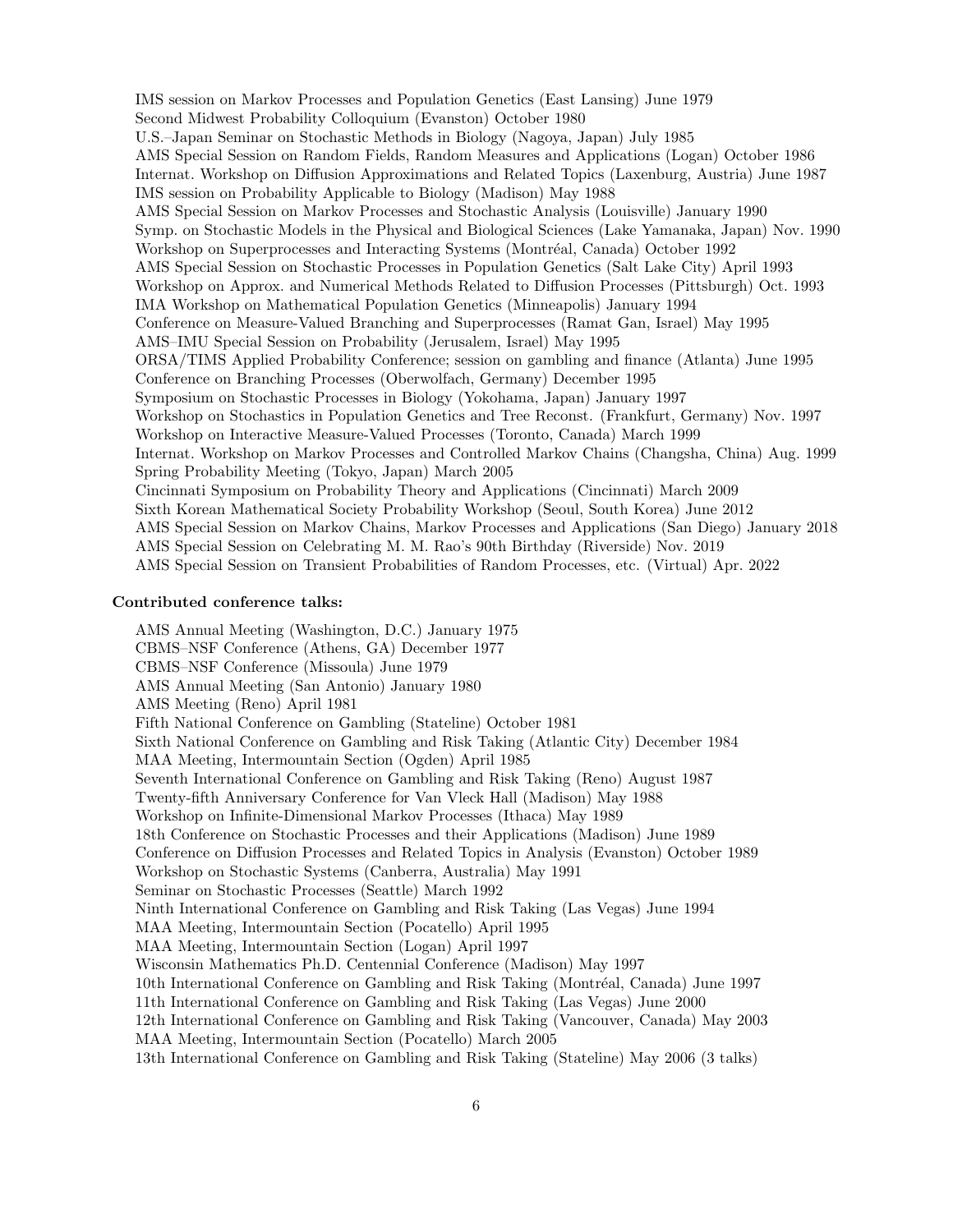Markov Processes and Related Topics (Madison) July 2006 MAA Meeting, Intermountain Section (Salt Lake City) March 2007 14th International Conference on Gambling and Risk Taking (Stateline) May 2009 (2 talks) Eighth World Congress in Probability and Statistics (Istanbul, Turkey) July 2012 15th International Conference on Gambling and Risk Taking (Las Vegas) May 2013 Ninth Spain-Italy-Netherlands Meeting on Game Theory [SING9] (Vigo, Spain) July 2013 10th Spain-Italy-Netherlands Meeting on Game Theory [SING10] (Krakow, Poland) July 2014 38th Conference on Stochastic Processes and their Applications (Oxford, UK) July 2015 16th International Conference on Gambling and Risk Taking (Las Vegas) June 2016 Ninth World Congress in Probability and Statistics (Toronto, Canada) July 2016 17th International Conference on Gambling and Risk Taking (Las Vegas) May 2019 (2 talks) 20th INFORMS Applied Probability Society Conference (Brisbane, Australia) July 2019

## Ph.D. students:

Gilles Blum (1982) "Limit theorems for discrete parameter random evolutions," Michigan State University Ming He (1993) "Generators, metric structures, and approximations for measure-valued stochastic processes," University of Utah

Sung Chan Choi (2017) "Analysis of spatial Parrondo games with spatially dependent game A," University of Utah

#### Masters students:

Craig Johnson (1997) "Simulation of the Belgian progression and Oscar's system," University of Utah Song Wang (2003) "A generalized likelihood ratio test to identify differentially expressed genes from microarray data," University of Utah

Hilary Goss (2010) "Statistical methods in network intrusion detection," University of Utah

Carlos Gamez (2010) "Analysis of chemin-de-fer with no replacement," University of Utah

Julie Billings (2010) "Fold or raise all-in at one-card poker," University of Utah

Sung Chan Choi (2011) "Counterterrorism analysis using cooperative game theory," University of Utah Mi Ryu (2014) "Player's strategy at baccarat chemin de fer," University of Utah

Mathew Arndt (2016) "Improving decision making in no limit Texas holdem  $-A$  game theory and data mining analysis," University of Utah

### REU students:

Stephen Jensen (2001) "Optimal drawing strategy for Deuces Wild video poker," University of Utah Nathan Simonsen (2014) "An analysis of Hold'em Roulette," University of Utah

#### Classes taught 2005–2016:

Summer 2005 class: REU program (Mathematics of Games of Chance)

Fall 2005 class: Math 5010 (Introduction to Probability)

Spring 2006 classes: Math 5030 (Actuarial Mathematics), Math 5080 (Statistical Inference I) Fall 2006 classes: Math 5040 (Stochastic Processes and Simulation I), Math 6010 (Linear Models) Spring 2007 classes: Math 5050 (Stochastic Processes and Simulation II), Math 6020 (Multilinear Models) Fall 2007 classes: Math 5010 (Introduction to Probability), Math 6040 (Mathematical Probability) Spring 2008 classes: Math 5030 (Actuarial Mathematics), Math 6070 (Mathematical Statistics) Fall 2008 classes: Math 5010 (Introduction to Probability), Math 5080 (Statistical Inference I) Spring 2009 classes: Math 5030 (Actuarial Mathematics), Math 5750 (Game Theory) Fall 2009 classes: Math 5040 (Stochastic Proc. and Simulation I), Math 6040 (Mathematical Probability) Spring 2010 classes: Math 5050 (Stochastic Proc. and Simulation II), Math 5080 (Statistical Inference I) Fall 2010 classes: Math 5010 (Introduction to Probability), Math 6010 (Linear Models)